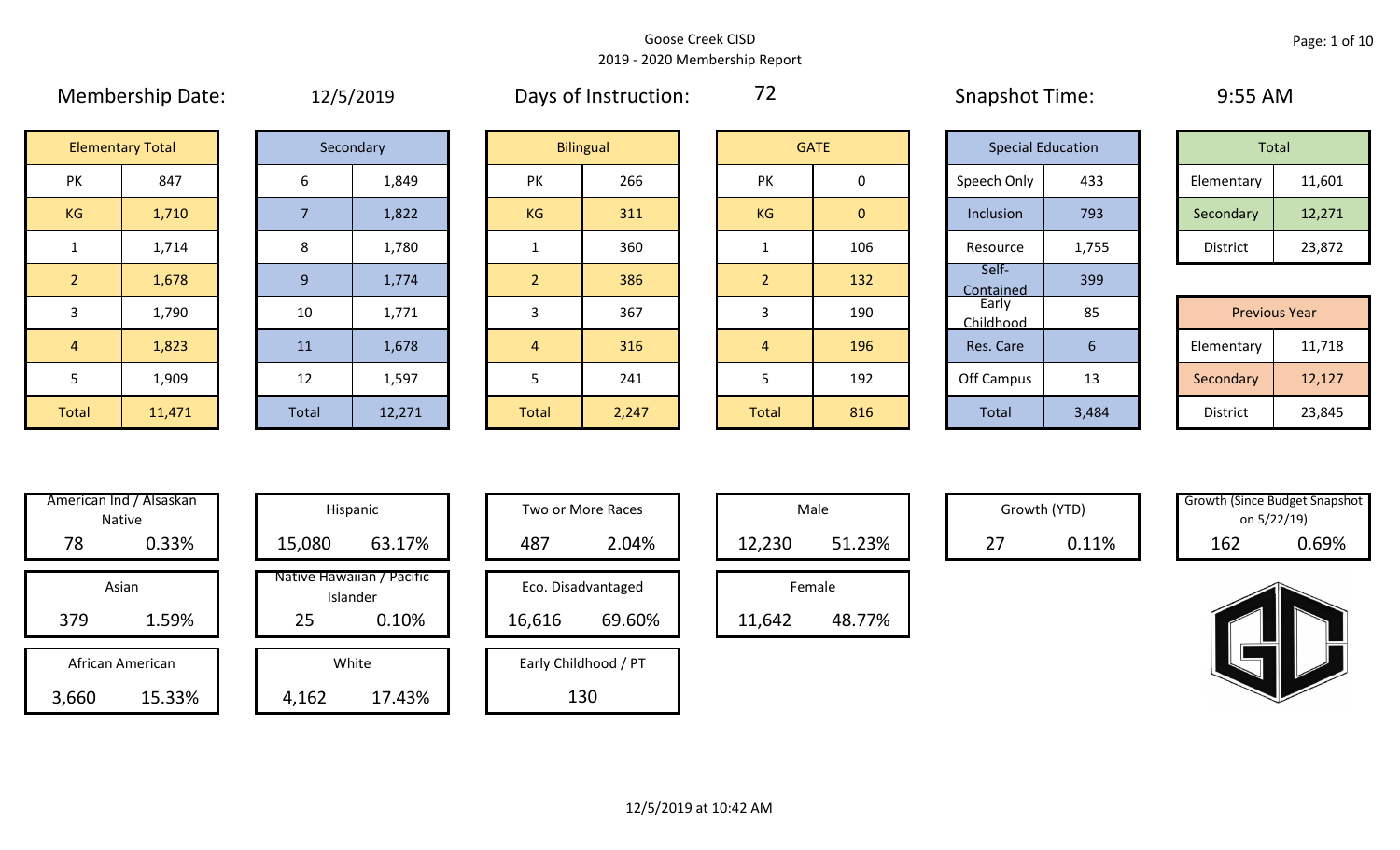| 12/5/2019<br>Date |                        |                | PK           |                | KG             |                |                |                | $\mathcal{P}$  |                |                   | 3              |                         |                | 4              |                         |       | 5              |              | Campus Totals |              | Early    | Spec. | Total | 18-19 | 19-20      |          |
|-------------------|------------------------|----------------|--------------|----------------|----------------|----------------|----------------|----------------|----------------|----------------|-------------------|----------------|-------------------------|----------------|----------------|-------------------------|-------|----------------|--------------|---------------|--------------|----------|-------|-------|-------|------------|----------|
|                   |                        | GenEd BilEd    |              | GenEd          | BilEd          | GenEd BilEd    |                | GenEd          | <b>BilEd</b>   |                | Total GenEd BilEd |                |                         | Total GenEd    | <b>BilEd</b>   | <b>Total</b>            | GenEd | <b>BilEd</b>   | <b>Total</b> | GenEd         | <b>BilEd</b> | Child    | Prog  |       |       | Projection | Capacity |
|                   | Teachers               | 1              | 0            | 4              | $\overline{2}$ | 4              | $\overline{2}$ | 4              | $\mathbf{1}$   | 5              | 4                 | 2              | 6                       | 4              | 2              | 6                       |       | 1              | 5            | 25            | 10           |          |       |       |       |            |          |
| Alamo             | Students               | 48             | U            | 87             | 31             | 85             | 29             | 84             | 32             | 116            | 87                | 30             | 117                     | 76             | 24             | 100                     | 94    | 24             | 118          |               |              | 0        | 69    | 800   | 767   | 764        | 850      |
|                   | <b>Available Seats</b> | $-4$           | 0            | 1              | 13             | 3              | 15             | 4              | $-10$          | -6             | 1                 | 14             | 15                      | 12             | 20             | 32                      | 6     | $\mathbf{1}$   | 7            | 561           | 170          |          |       |       |       |            |          |
|                   | Teachers               | 1              | 1            | 4              | $\overline{2}$ | $\overline{3}$ | $\overline{2}$ | $\overline{3}$ | $2^{\circ}$    | 5              | $\overline{3}$    | $\overline{2}$ | 5                       | $\overline{4}$ | $\overline{2}$ | 6                       | 3     | $\overline{2}$ | 5            | 21            | 13           |          |       |       |       |            |          |
| Ashbel<br>Smith   | Students               | 34             | 21           | 67             | 28             | 65             | 33             | 70             | 32             | 102            | 67                | 27             | 94                      | 73             | 37             | 110                     | 72    | 34             | 106          |               |              | $\Omega$ | 40    | 700   | 730   | 715        | 924      |
|                   | <b>Available Seats</b> | 10             | 23           | 21             | 16             |                | 11             | $-4$           | 12             | 8              | $-1$              | 17             | 16                      | 15             | 7              | 22                      | 3     | 16             | 19           | 448           | 212          |          |       |       |       |            |          |
|                   | Teachers               | 1              | 1            | 4              | $\mathbf{2}$   | 4              | 1              | 3              | $\overline{2}$ | 5              | 5                 | $\overline{2}$ | 7                       | 4              | $\overline{2}$ | 6                       | 4     | $\overline{2}$ | 6            | 25            | 12           |          |       |       |       |            |          |
| Austin            | Students               | 34             | 29           | 77             | 30             | 87             | 23             | 67             | 41             | 108            | 107               | 37             | 144                     | 86             | 34             | 120                     | 94    | 35             | 129          |               |              | 0        | 9     | 790   | 788   | 774        | 814      |
|                   | <b>Available Seats</b> | 10             | 15           | 11             | 14             | 1              | $-1$           | -1             | 3              | $\overline{2}$ | 3                 | 7              | 10                      | $\overline{2}$ | 10             | 12                      | 6     | 15             | 21           | 552           | 229          |          |       |       |       |            |          |
|                   | <b>Teachers</b>        | 1              | $\mathbf{1}$ | 5              | 1              | 5              | 1              | 4              | $\overline{2}$ | 6              | 6                 | 1              | $\overline{7}$          | 6              | 1              | $\overline{\mathbf{z}}$ | 5     | $\mathbf{1}$   | 6            | 32            | 8            |          |       |       |       |            |          |
| Banuelos          | Students               | 37             | 34           | 103            | 23             | 98             | 18             | 85             | 29             | 114            | 123               | 20             | 143                     | 116            | 20             | 136                     | 134   | 16             | <b>150</b>   |               |              | $\Omega$ | 17    | 873   | 886   | 862        | 850      |
|                   | <b>Available Seats</b> | $\overline{7}$ | 10           | $\overline{7}$ | -1             | 12             | 4              | $\overline{3}$ | 15             | 18             | 9                 | $\overline{2}$ | 11                      | 16             | $\overline{2}$ | 18                      | -9    | 9              | O            | 696           | 160          |          |       |       |       |            |          |
|                   | Teachers               | 1              | 0.5          | 5              |                | 4              | $\mathbf{1}$   | 4              | $\overline{2}$ | 6              | 5                 | $\overline{2}$ | $\overline{\mathbf{z}}$ | 6              | -1             | $\overline{\mathbf{z}}$ | 5     | $\mathbf{1}$   | 6            | 30            | 8.5          |          |       |       |       |            |          |
| Bowie             | Students               | 47             | 21           | 89             | 22             | 78             | 22             | 92             | 26             | 118            | 95                | 28             | 123                     | 115            | 18             | 133                     | 106   | 26             | 132          |               |              | 0        | 26    | 811   | 842   | 843        | 880      |
|                   | <b>Available Seats</b> | $-3$           | 1            | 21             | 0              | 10             | 0              | -4             | 18             | 14             | 15                | 16             | 31                      | 17             | 4              | 21                      | 19    | $-1$           | 18           | 622           | 163          |          |       |       |       |            |          |
|                   | Teachers               | $\mathbf{1}$   | 1            | 4              | $\overline{2}$ | $\overline{4}$ | $\mathbf{1}$   | 4              | $\overline{2}$ | 6              | $\overline{4}$    | 1              | 5                       | $\overline{4}$ | $\overline{2}$ | 6                       | 4     | $\mathbf{1}$   | 5            | 25            | 10           |          |       |       |       |            |          |
| Carver            | Students               | 37             | 28           | 73             | 46             | 81             | 23             | 79             | 25             | 104            | 71                | 21             | 92                      | 89             | 30             | 119                     | 87    | 27             | 114          |               |              |          | 25    | 743   | 684   | 689        | 836      |
|                   | <b>Available Seats</b> | $\overline{7}$ | 16           | 15             | $-2$           | 7              | $-1$           | 9              | 19             | $\overline{3}$ | 17                | 1              | 18                      | $-1$           | 14             | 13                      | 13    | $-2$           | 11           | 517           | 200          |          |       |       |       |            |          |
|                   | Teachers               | 1              | 0            | 5              | 0              | 5              | 0              | 5              | 0              | 5              | 6                 | 0              | 6                       | 6              | 0              | 6                       | 5     | 0              | 5.           | 33            | 0            |          |       |       |       |            |          |
| Clark             | Students               | 43             | 0            | 109            | 0              | 103            | 0              | 92             | 0              | 92             | 117               | 0              | 117                     | 120            | 0              | 120                     | 109   | 0              | 109          |               |              |          | 36    | 730   | 707   | 701        | 850      |
|                   | <b>Available Seats</b> | $\mathbf{1}$   | O            | 1              | 0              | $\overline{7}$ | 0              | 18             | $\mathbf 0$    | 18             | 15                | 0              | 15                      | 12             | 0              | 12                      | 16    | $\mathbf 0$    | 16           | 693           | 0            |          |       |       |       |            |          |
|                   | Teachers               | $\mathbf 0$    | 1            | 4              | $\overline{2}$ | 5              | $2^{\circ}$    | 4              | $\mathbf{1}$   | 5              | $\overline{4}$    | 1              | 5                       | 5              | $\mathbf{1}$   | 6                       | 4     | 1              | 5            | 26            | 9            |          |       |       |       |            |          |
| Crockett          | Students               | $\overline{2}$ | 45           | 60             | 28             | 94             | 27             | 76             | 14             | 90             | 78                | 23             | 101                     | 106            | 19             | 125                     | 105   | 11             | <b>116</b>   |               |              | 0        | 10    | 698   | 726   | 713        | 638      |
|                   | <b>Available Seats</b> | $-2$           | $-1$         | 28             | 16             | 16             | 17             | 12             | 8              | 20             | 10                | $-1$           | 9                       | $\overline{4}$ | $\overline{3}$ | $\overline{7}$          | -5    | 14             | 9            | 521           | 167          |          |       |       |       |            |          |
|                   | Teachers               | 1.5            | 0.5          | 4              | 1              | 5              | $\overline{2}$ | 4              | 1              | 5              | 5                 | 1              | 6                       | 4              | -1             | 5.                      | 3     | $\mathbf{1}$   | 4            | 26.5          | 7.5          |          |       |       |       |            |          |
| <b>DeZavala</b>   | Students               | 38             | 14           | 82             | 19             | 86             | 21             | 76             | 23             | 99             | 92                | 23             | 115                     | 81             | 15             | 96                      | 87    | $\overline{7}$ | 94           |               |              | 0        | 0     | 664   | 720   | 685        | 924      |
|                   | Available Seats        | 28             | 8            | 6              |                | 24             | 23             | 12             | $-1$           | 11             | 18                |                | 17                      |                | 7              | 14                      | -12   | 18             | 6            | 542           | 122          |          |       |       |       |            |          |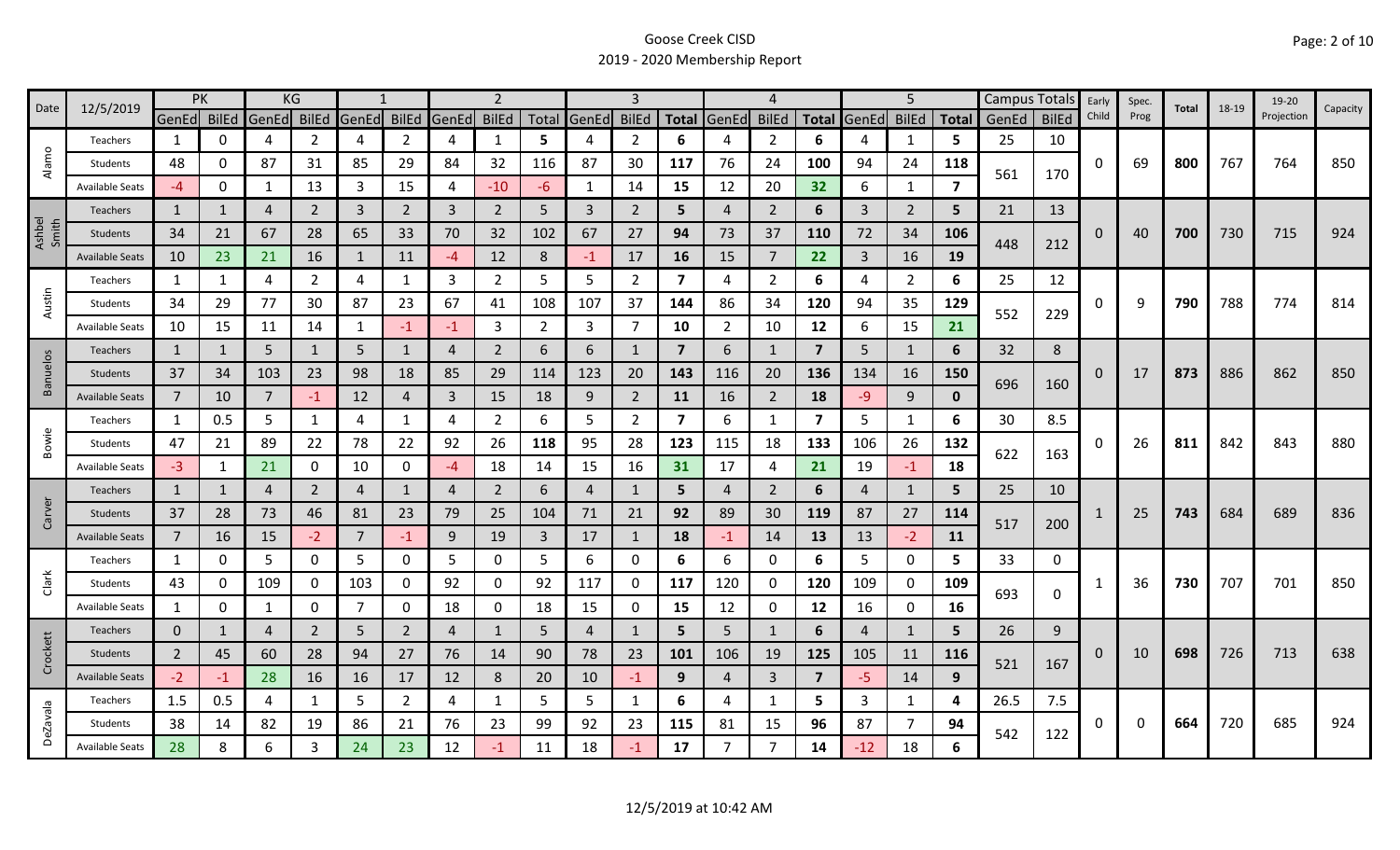| 12/5/2019<br>Date  |                        | PK             |              |       | ΚG             |                |                |                |                |      |                |                |              |                |                |                |                   | 5              |      | Campus Totals |                | Early    | Spec. | Total         | 18-19 | 19-20      | Capacity |
|--------------------|------------------------|----------------|--------------|-------|----------------|----------------|----------------|----------------|----------------|------|----------------|----------------|--------------|----------------|----------------|----------------|-------------------|----------------|------|---------------|----------------|----------|-------|---------------|-------|------------|----------|
|                    |                        | GenEd BilEd    |              | GenEd | BilEd          | GenEd          | <b>BilEd</b>   | GenEd BilEd    |                |      | Total GenEd    | <b>BilEd</b>   | <b>Total</b> | GenEd          | <b>BilEd</b>   |                | Total GenEd BilEd |                |      | Total GenEd   | <b>BilEd</b>   | Child    | Prog  |               |       | Projection |          |
|                    | Teachers               | 1.5            | 0.5          | 4     | 2              | 4              | 2              | 3              | $\mathbf{1}$   |      | 4              | 2              | 6            | 4              | 1              | 5.             | 4                 | 1              | 5    | 24.5          | 9.5            |          |       |               |       |            |          |
| Harlem             | Students               | 42             | 22           | 71    | 48             | 80             | 22             | 62             | 20             | 82   | 91             | 24             | 115          | 83             | 24             | 107            | 72                | 27             | 99   | 501           | 187            | 1        | 22    | 711           | 654   | 661        | 814      |
|                    | <b>Available Seats</b> | 24             | $\mathbf{0}$ | 17    | -4             | 8              | 22             | 4              | $\overline{2}$ | 6    | $-3$           | 20             | 17           | 5              | $-2$           | 3              | 28                | $-2$           | 26   |               |                |          |       |               |       |            |          |
| 画                  | Teachers               |                |              |       |                |                |                |                | $\overline{2}$ | 9    | $\overline{7}$ | $\overline{2}$ | 9            |                | 2              | 9              | 8                 | $\overline{2}$ | 10   | 29            | 8              |          |       |               |       |            |          |
| Highlands          | Students               |                |              |       |                |                |                | 152            | 42             | 194  | 147            | 41             | 188          | 142            | 44             | 186            | 191               | 42             | 233  | 632           | 169            | 0        | 12    | 813           | 822   | 811        | 814      |
|                    | <b>Available Seats</b> |                |              |       |                |                |                | 2              | 2              |      | 7              | 3              | 10           | 12             | $\Omega$       | 12             | 9                 | 8              | 17   |               |                |          |       |               |       |            |          |
|                    | Teachers               | $\overline{2}$ | 1            | 8     | $\overline{2}$ | 8              | $\overline{2}$ |                |                |      |                |                |              |                |                |                |                   |                |      | 18            | 5              |          |       |               |       |            |          |
| Hopper             | Students               | 84             | 28           | 141   | 34             | 147            | 41             |                |                |      |                |                |              |                |                |                |                   |                |      |               |                | 3        | 15    | 493           | 503   | 490        | 462      |
|                    | <b>Available Seats</b> | 4              | 16           | 35    | 10             | 29             | $\mathbf{3}$   |                |                |      |                |                |              |                |                |                |                   |                |      | 372           | 103            |          |       |               |       |            |          |
|                    | Teachers               | 1              | 0            | 4     | $\overline{2}$ | 4              | $\overline{2}$ | 4              | $\overline{2}$ | 6    | 3              | $\overline{2}$ | 5            | 3              | $\overline{2}$ | 5              | 4                 | $\mathbf{1}$   | 5    | 23            | 11             |          |       |               |       |            |          |
| Lamar              | Students               | 29             | 0            | 77    | 30             | 85             | 32             | 77             | 28             | 105  | 61             | 34             | 95           | 70             | 28             | 98             | 77                | 20             | 97   |               |                | 0        | 14    | 662           | 684   | 681        | 858      |
|                    | Available Seats        | 15             | 0            | 11    | 14             | 3              | 12             | 11             | 16             | 27   | 5              | 10             | 15           | -4             | 16             | 12             | 23                | 5.             | 28   | 476           | 172            |          |       |               |       |            |          |
|                    | <b>Teachers</b>        | 0.5            | 0.5          | 3     |                | $\overline{2}$ | $\mathbf{1}$   | $\overline{2}$ | $\overline{2}$ | 4    | $\overline{2}$ | 2              | 4            | $\overline{2}$ | $\overline{2}$ | 4              | 3                 | $\mathbf{1}$   | 4    | 14.5          | 9.5            |          |       |               |       |            |          |
| Jacinto            | Students               | 21             | 11           | 38    | 20             | 36             | 17             | 46             | 26             | 72   | 44             | 29             | 73           | 45             | 23             | 68             | 54                | 22             | 76   |               |                | $\Omega$ | 0     | 432           | 448   | 453        | 528      |
| San                | <b>Available Seats</b> | $\mathbf{1}$   | 11           | 28    | $\overline{2}$ | 8              | 5              | $-2$           | 18             | 16   | $\mathbf{0}$   | 15             | 15           | -1             | 21             | 20             | 21                | $\mathbf{3}$   | 24   | 284           | 148            |          |       |               |       |            |          |
|                    | Teachers               | 1.5            | 0.5          | 5     |                | 6              | $\overline{2}$ | 4              | $\overline{2}$ | 6    | 5              |                | 6            | 5.             |                | 6              | 6                 | 1              | 7    | 32.5          | 8.5            |          |       |               |       |            |          |
| Travis             | Students               | 43             | 12           | 116   | 20             | 108            | 28             | 112            | 26             | 138  | 98             | 24             | 122          | 116            | 14             | 130            | 132               | 22             | 154  |               |                | 0        | 12    | 883           | 885   | 887        | 880      |
|                    | <b>Available Seats</b> | 23             | 10           | $-6$  |                | 24             | 16             | $-24$          | 18             | -6   | 12             | $-2$           | 10           | $-6$           | 8              | $\mathbf{2}$   | 18                | 3              | 21   | 725           | 146            |          |       |               |       |            |          |
|                    | Teachers               | $\mathbf{1}$   | $\Omega$     | 5     |                | 5              |                | 5              | $\mathbf{1}$   | 6    | 5              |                | 6            | 5.             | $\overline{2}$ | $\overline{7}$ | 5                 | $\mathbf{1}$   | 6    | 31            | $\overline{7}$ |          |       |               |       |            |          |
| Victoria<br>Walker | Students               | 40             | $\mathbf{0}$ | 82    | 20             | 90             | 19             | 96             | 21             | 117  | 95             | 13             | 108          | 101            | 20             | 121            | 124               | 12             | 136  |               |                | 34       | 24    | 791           | 872   | 830        | 924      |
|                    | <b>Available Seats</b> | 4              | $\Omega$     | 28    | $\overline{2}$ | 20             | 3              | 14             | $\mathbf{1}$   | 15   | 15             | 9              | 24           | 9              | 24             | 33             |                   | 13             | 14   | 628           | 105            |          |       |               |       |            |          |
|                    | Teachers               | 16             | 8.5          | 68    | 22             | 68             | 22             | 60             | 23             | 83   | 68             | 22             | 90           | 69             | 22             | 91             | 67                | 17             | 84   | 416           | 136.5          | 40       | 331   |               |       |            |          |
| Total              | Students               | 579            | 265          | 1272  | 399            | 1323           | 355            | 1266           | 385            | 1651 | 1373           | 374            | 1747         | 1419           | 350            | 1769           | 1538              | 325            | 1863 | 8,770         | 2453           |          |       | 11,594 11,718 |       | 11,559     | 12,846   |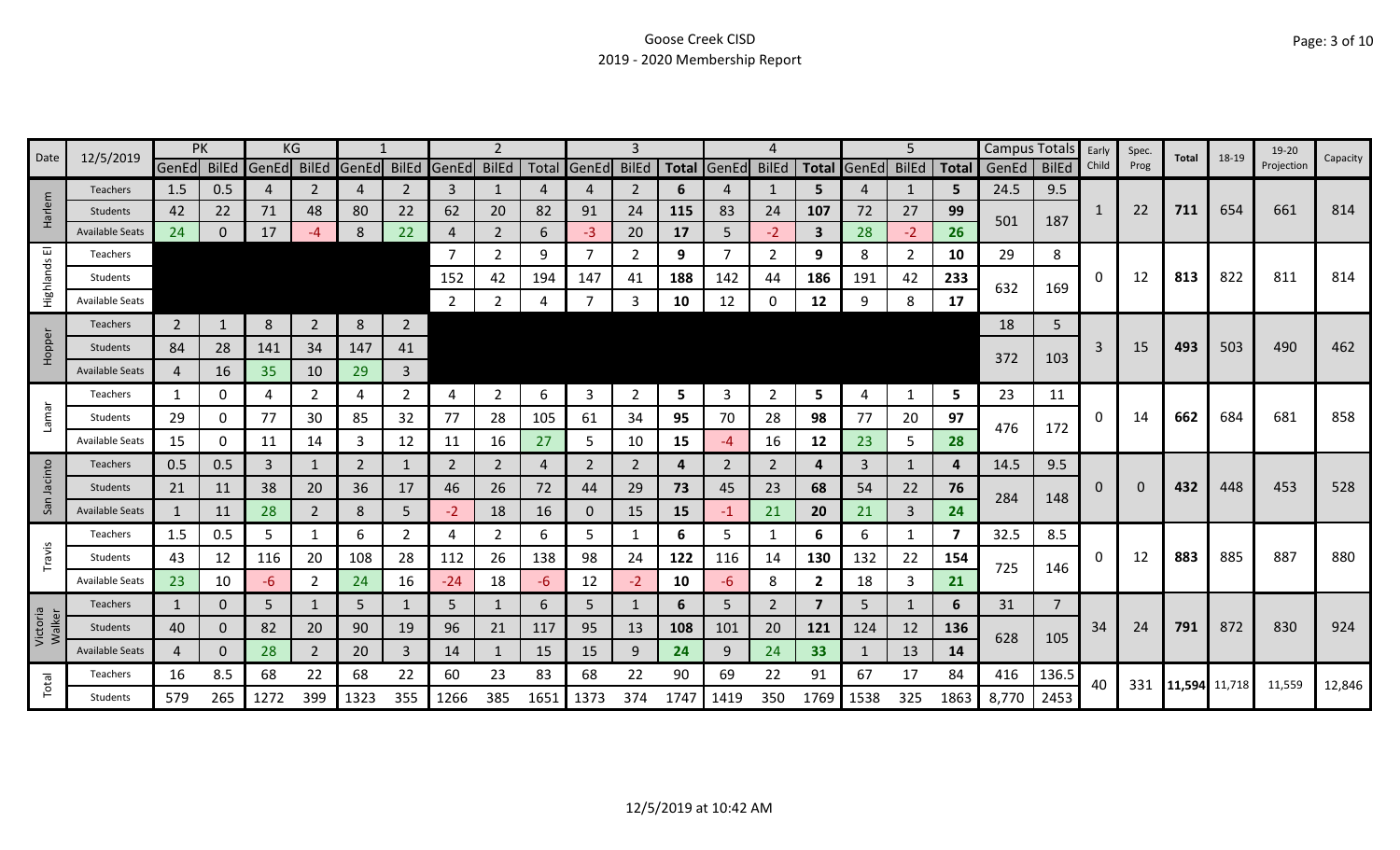| Page: 4 of 10 |  |
|---------------|--|
|---------------|--|

| <b>Campus</b> | $6\phantom{1}$ | $\overline{\mathbf{z}}$ | 8              | 9                   | 10             | 11    | 12             |                   |      | <b>Campus Totals</b> |                                       |          |
|---------------|----------------|-------------------------|----------------|---------------------|----------------|-------|----------------|-------------------|------|----------------------|---------------------------------------|----------|
|               |                |                         |                |                     |                |       |                | <b>Enrollment</b> |      |                      | Core Ratio   18-19   19-20 Projection | Capacity |
| <b>BJS</b>    | 356            | 295                     | 331            |                     |                |       |                | 982               | 22.3 | 956                  | 1,010                                 | 958      |
| CBJ           | 340            | 380                     | 364            |                     |                |       |                | 1,084             | 25.2 | 1,082                | 1,057                                 | 1,198    |
| GJS           | 394            | 371                     | 377            |                     |                |       |                | 1,142             | 24.3 | 1,112                | 1,149                                 | 1,164    |
| HMJ           | 343            | 350                     | 317            |                     |                |       |                | 1,010             | 21.0 | 995                  | 1,046                                 | 1,176    |
| <b>HJS</b>    | 412            | 422                     | 383            |                     |                |       |                | 1,217             | 25.4 | 1,190                | 1,213                                 | 1,272    |
| REL           |                |                         |                | 489                 | 476            | 383   | 434            | 1,782             | 25.8 | 1,744                | 1,798                                 | 1,968    |
| <b>RSS</b>    |                |                         |                | 525                 | 555            | 523   | 512            | 2,115             | 29.4 | 2,214                | 2,137                                 | 2,554    |
| GCM           |                |                         |                | 535                 | 545            | 564   | 450            | 2,094             | 26.5 | 2,079                | 2,148                                 | 2,536    |
| PHC           | $\mathbf 0$    | $\mathsf{O}$            | $\mathsf 0$    | $\mathsf{O}\xspace$ | $\overline{2}$ | 34    | 101            | 137               | 8.1  | 124                  | 35                                    |          |
| Impact        |                |                         |                | 110                 | 104            | 102   | 92             | 408               | 24.0 | 401                  | 396                                   |          |
| Point         | $\overline{4}$ | $\mathbf{3}$            | 7 <sup>7</sup> | 7 <sup>7</sup>      | 14             | 11    | 7 <sup>7</sup> | 53                | 4.6  | 73                   | 40                                    |          |
| <b>SCTHS</b>  |                |                         |                | 103                 | 70             | 61    | $\mathbf 0$    | 234               | 19.5 | 157                  | 230                                   |          |
| Total         | 1,849          | 1,821                   | 1,779          | 1,769               | 1,766          | 1,678 | 1,596          | 12,258            |      | 12,127               | 12,259                                |          |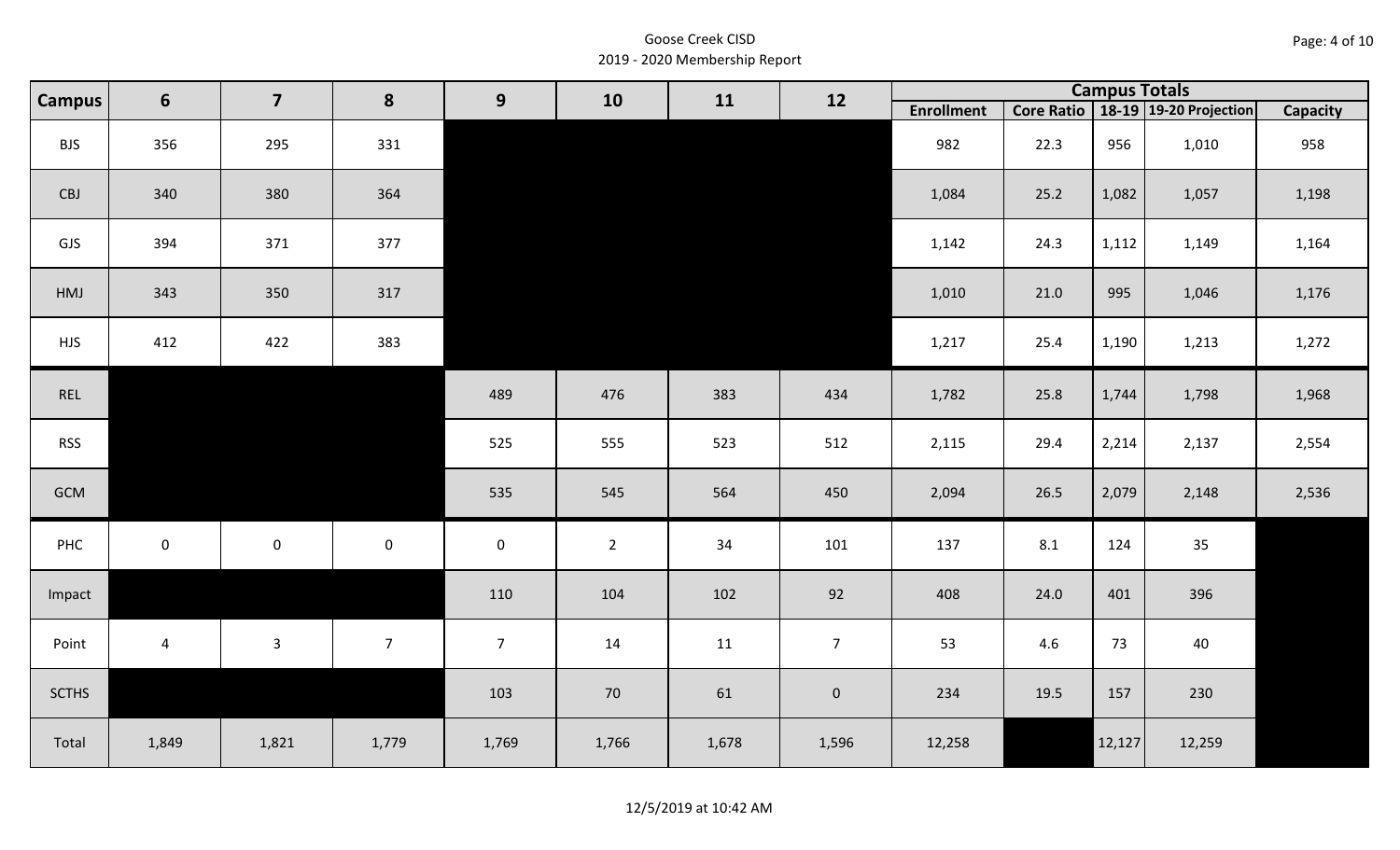|                     | Total               | No Code             | Speech Only         | Mainstream   | Self-Cont<br>50-60% | Self-Cont<br>$>60\%$ | <b>EC SpEd Program</b> | Homebound    |  |
|---------------------|---------------------|---------------------|---------------------|--------------|---------------------|----------------------|------------------------|--------------|--|
| Alamo               | $\mathsf{O}\xspace$ | $\mathbf 0$         | $\mathbf 0$         | $\pmb{0}$    | $\pmb{0}$           | $\pmb{0}$            | $\pmb{0}$              | $\mathbf 0$  |  |
| Ashbel Smith        | 24                  | $\mathsf{O}\xspace$ | $\mathsf{O}\xspace$ | $\pmb{0}$    | $\pmb{0}$           | $\boldsymbol{6}$     | 18                     | $\pmb{0}$    |  |
| Austin              | $\mathbf 0$         | $\mathbf 0$         | $\mathbf 0$         | $\pmb{0}$    | $\pmb{0}$           | $\pmb{0}$            | $\pmb{0}$              | $\pmb{0}$    |  |
| <b>Banuelos</b>     | 12                  | $\mathsf{O}\xspace$ | $\pmb{0}$           | $\pmb{0}$    | $\pmb{0}$           | $\mathbf 1$          | 11                     | $\pmb{0}$    |  |
| Bowie               | 11                  | $\mathbf{1}$        | $\pmb{0}$           | $\pmb{0}$    | $\pmb{0}$           | $\mathbf{1}$         | $\boldsymbol{9}$       | $\mathbf 0$  |  |
| Carver              | 11                  | $\mathbf{1}$        | $\pmb{0}$           | $\pmb{0}$    | $\mathbf{1}$        | $\mathbf{1}$         | 8                      | $\pmb{0}$    |  |
| Clark               | 9                   | $\mathbf 0$         | $\mathbf 0$         | $\pmb{0}$    | $\pmb{0}$           | $\pmb{0}$            | $\bf 8$                | $\mathbf{1}$ |  |
| Crockett            | $\mathsf{O}\xspace$ | $\mathbf 0$         | $\mathbf 0$         | $\pmb{0}$    | $\mathsf 0$         | $\mathsf 0$          | $\pmb{0}$              | $\pmb{0}$    |  |
| DeZavala            | $\mathbf 0$         | $\mathbf 0$         | $\mathbf 0$         | $\pmb{0}$    | $\pmb{0}$           | $\pmb{0}$            | $\pmb{0}$              | $\pmb{0}$    |  |
| Harlem              | $\boldsymbol{9}$    | $\mathsf{O}\xspace$ | $\mathbf{1}$        | $\pmb{0}$    | $\pmb{0}$           | $\pmb{0}$            | $\bf 8$                | $\pmb{0}$    |  |
| <b>Highlands El</b> | $\overline{0}$      | $\mathbf 0$         | $\mathbf 0$         | $\pmb{0}$    | $\pmb{0}$           | $\pmb{0}$            | $\pmb{0}$              | $\mathbf 0$  |  |
| Hopper              | 11                  | $\mathsf{O}\xspace$ | $\overline{2}$      | $\mathbf{1}$ | $\pmb{0}$           | $\mathbf 1$          | $\overline{7}$         | $\pmb{0}$    |  |
| Lamar               | $2^{\circ}$         | $2^{\circ}$         | $\pmb{0}$           | $\pmb{0}$    | $\pmb{0}$           | $\pmb{0}$            | $\pmb{0}$              | $\pmb{0}$    |  |
| San Jacinto         | $\mathbf 0$         | $\mathbf 0$         | $\mathbf 0$         | $\pmb{0}$    | $\pmb{0}$           | $\pmb{0}$            | $\pmb{0}$              | $\pmb{0}$    |  |
| Travis              | $\overline{4}$      | $\mathsf{O}\xspace$ | $\mathbf 0$         | $\pmb{0}$    | $\pmb{0}$           | $\pmb{0}$            | $\sqrt{4}$             | $\mathbf 0$  |  |
| Victoria Walker     | 37                  | $\mathbf{3}$        | 34                  | $\pmb{0}$    | $\pmb{0}$           | $\pmb{0}$            | $\pmb{0}$              | $\pmb{0}$    |  |
| District            | 130                 | $\overline{7}$      | 37                  | $1\,$        | $1\,$               | 10                   | 73                     | $\mathbf{1}$ |  |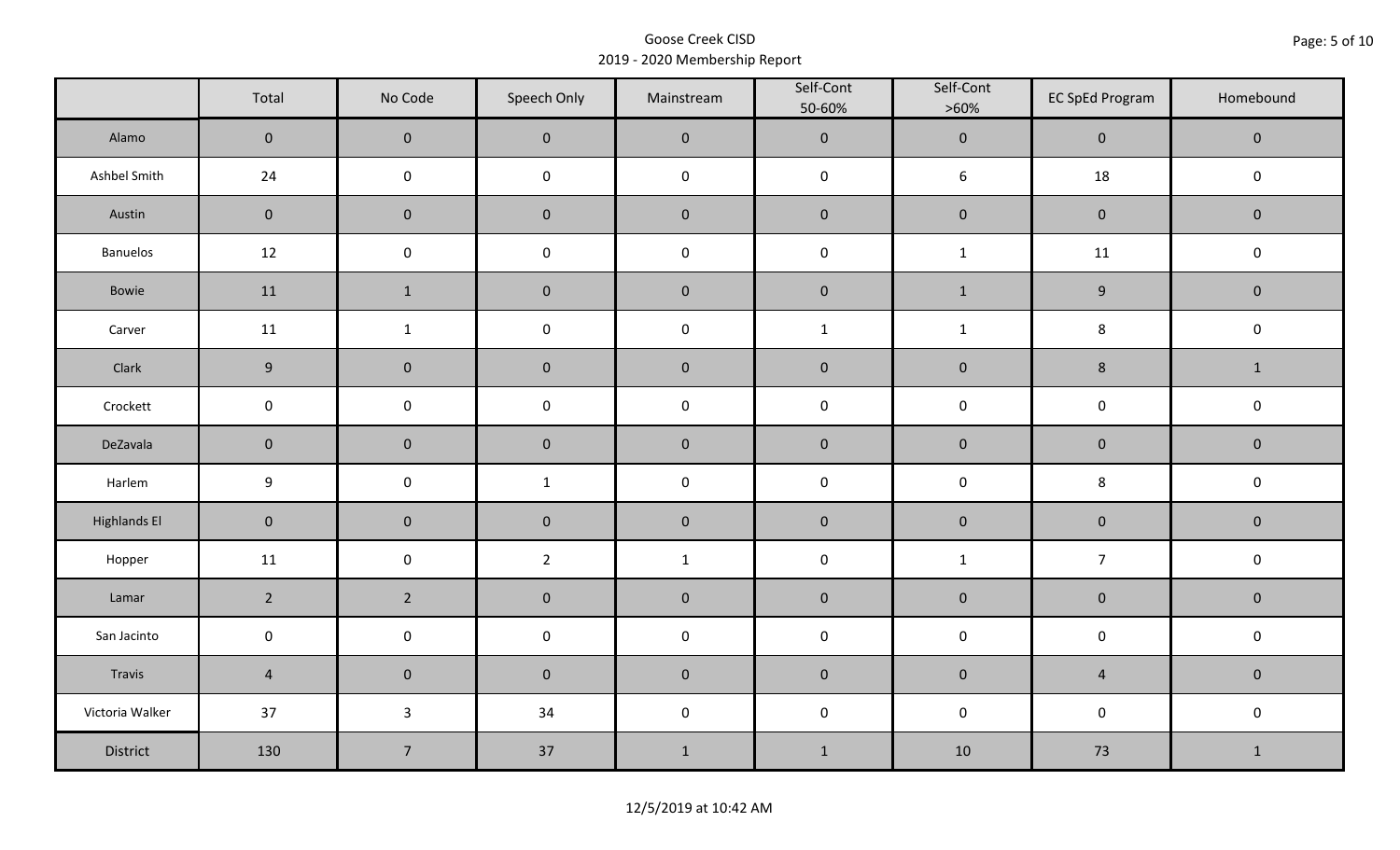| Date               |              | PK                 |     | KG                 |                    | $\mathbf{1}$ |                    | $\overline{2}$ |             | $\overline{3}$  |             |                  | $\overline{4}$  |                |                | 5               |                |                    | <b>Campus Totals</b> |                |
|--------------------|--------------|--------------------|-----|--------------------|--------------------|--------------|--------------------|----------------|-------------|-----------------|-------------|------------------|-----------------|----------------|----------------|-----------------|----------------|--------------------|----------------------|----------------|
|                    |              | Bilingual Bil Gate |     | Bilingual Bil Gate | Bilingual Bil Gate |              | Bilingual Bil Gate |                | Bilingual   | <b>Bil Gate</b> | <b>NAC</b>  | <b>Bilingual</b> | <b>Bil Gate</b> | <b>NAC</b>     | Bilingual      | <b>Bil Gate</b> | <b>NAC</b>     | Bilingual Bil Gate |                      | NAC            |
| Alamo              | $\mathbf 0$  | $\mathsf{O}$       | 32  | $\mathbf 0$        | 28                 | $\mathbf{1}$ | 30                 | $2^{\circ}$    | 42          | $\overline{3}$  | 14          | 41               | $\overline{4}$  | 21             | 37             | $\overline{3}$  | 16             | 210                | 13                   | 51             |
| Ashbel<br>Smith    | 22           | $\mathbf{0}$       | 30  | $\mathbf{0}$       | 33                 | $\mathbf{0}$ | 31                 | $\overline{0}$ | 25          | $\overline{0}$  | 21          | 35               | $\mathbf 0$     | 16             | 34             | $\overline{0}$  | 51             | 210                | $\mathbf{0}$         | $\overline{0}$ |
| Austin             | 29           | $\mathbf 0$        | 30  | $\mathbf 0$        | 20                 | $\mathbf 0$  | 36                 | $\mathbf 0$    | 34          | $\mathsf{O}$    | 16          | 33               | $\mathbf 0$     | 51             | 35             | 0               | $\mathbf 0$    | 217                | 0                    | 0              |
| <b>Banuelos</b>    | 34           | $\mathbf{0}$       | 23  | $\mathbf{0}$       | 18                 | $\mathbf{0}$ | 25                 | $\overline{0}$ | 19          | $\overline{0}$  | 51          | 15               | $\mathbf 0$     | $\overline{0}$ | 16             | $\overline{0}$  | $\overline{0}$ | 150                | $\overline{0}$       | $\mathbf{0}$   |
| Bowie              | 21           | $\mathbf 0$        | 25  | $\mathbf 0$        | 22                 | $\mathbf 0$  | 26                 | $\mathbf{0}$   | 26          | $\mathbf 0$     | $\mathbf 0$ | 19               | $\mathbf 0$     | $\mathsf{O}$   | 26             | 0               | $\mathbf 0$    | 165                | 0                    | 0              |
| Carver             | 28           | $\mathbf{0}$       | 46  | $\mathbf{0}$       | 23                 | $\mathbf{0}$ | 24                 | $\overline{0}$ | 19          | $\overline{0}$  | $\mathbf 0$ | 29               | $\mathbf{0}$    | $\overline{0}$ | 27             | $\overline{0}$  | $\mathbf{0}$   | 196                | $\overline{0}$       | $\mathbf 0$    |
| Clark              | $\mathsf{O}$ | $\mathbf 0$        | 0   | $\mathbf 0$        | 0                  | $\mathbf 0$  | $\mathbf 0$        | $\mathbf 0$    | $\mathbf 0$ | $\mathbf 0$     | $\mathbf 0$ | $\mathbf 0$      | $\mathbf 0$     | $\mathbf 0$    | $\mathbf 0$    | 0               | $\mathbf 0$    | 0                  | 0                    | 0              |
| Crockett           | 45           | $\mathbf{0}$       | 28  | $\overline{0}$     | 25                 | $\mathbf{0}$ | 10                 | $\overline{0}$ | 22          | $\overline{0}$  | $\mathbf 0$ | 18               | $\mathbf{0}$    | $\overline{0}$ | 11             | 0               | $\mathbf{0}$   | 159                | $\overline{0}$       | $\overline{0}$ |
| DeZavala           | 14           | $\mathbf 0$        | 19  | $\mathbf 0$        | 20                 | $\mathbf 0$  | 22                 | $\mathbf 0$    | 23          | $\mathbf 0$     | $\mathbf 0$ | 14               | $\mathbf 0$     | $\mathsf{O}$   | $\overline{7}$ | 0               | $\mathbf 0$    | 119                | 0                    | 0              |
| Harlem             | 22           | $\mathbf 0$        | 48  | $\mathbf 0$        | 23                 | $\mathbf{0}$ | 17                 | $\overline{0}$ | 23          | $\overline{0}$  | $\mathbf 0$ | 24               | $\mathbf{0}$    | $\mathbf{0}$   | 25             | $\overline{0}$  | $\mathbf{0}$   | 182                | $\mathbf{0}$         | $\mathbf 0$    |
| Highlands<br>EI    |              |                    |     |                    |                    |              | 42                 | $\mathsf{O}$   | 40          | 0               | $\mathbf 0$ | 43               | $\mathbf 0$     | $\mathbf 0$    | 43             | 0               | $\mathbf 0$    | 168                | $\mathbf 0$          | 0              |
| Hopper             | 28           | $\mathbf{0}$       | 34  | $\overline{0}$     | 40                 | $\mathbf 0$  |                    |                |             |                 |             |                  |                 |                |                |                 |                | 102                | $\mathbf{0}$         | $\overline{0}$ |
| Lamar              | $\mathbf 0$  | $\mathbf 0$        | 30  | $\mathbf 0$        | 31                 | $\mathbf 0$  | 23                 | $\mathbf 0$    | 32          | $\mathsf{O}$    | $\mathbf 0$ | 27               | $\mathsf 0$     | $\mathbf 0$    | 18             | 0               | $\mathbf 0$    | 161                | $\mathbf 0$          | 0              |
| San Jacinto        | 11           | $\mathbf 0$        | 21  | $\overline{0}$     | 15                 | $\mathbf{0}$ | 23                 | $\overline{0}$ | 28          | $\overline{0}$  | $\mathbf 0$ | 22               | $\overline{0}$  | $\overline{0}$ | 22             | $\overline{0}$  | $\mathbf{0}$   | 142                | $\mathbf{0}$         | $\pmb{0}$      |
| Travis             | 12           | $\mathbf{0}$       | 20  | $\mathbf 0$        | 28                 | $\mathbf 0$  | 25                 | $\mathbf{0}$   | 21          | $\mathsf{O}$    | $\mathbf 0$ | 13               | $\mathsf 0$     | $\mathbf 0$    | 21             | $\mathbf 0$     | $\mathbf 0$    | 140                | 0                    | 0              |
| Victoria<br>Walker | $\mathbf{0}$ | $\mathbf{0}$       | 20  | $\overline{0}$     | 19                 | $\mathbf{0}$ | 22                 | $\overline{0}$ | 12          | $\overline{0}$  | $\mathbf 0$ | 20               | $\mathbf{0}$    | $\overline{0}$ | 13             | 0               | $\mathbf{0}$   | 106                | $\mathbf{0}$         | $\mathbf 0$    |
| Total              | 266          | $\mathbf 0$        | 406 | $\mathbf 0$        | 345                | $\mathbf{1}$ | 356                | $2^{\circ}$    | 366         | $\mathbf{3}$    | 102         | 353              | $\overline{4}$  | 88             | 335            | $\mathbf{3}$    | 67             | 2427               | 13                   | 51             |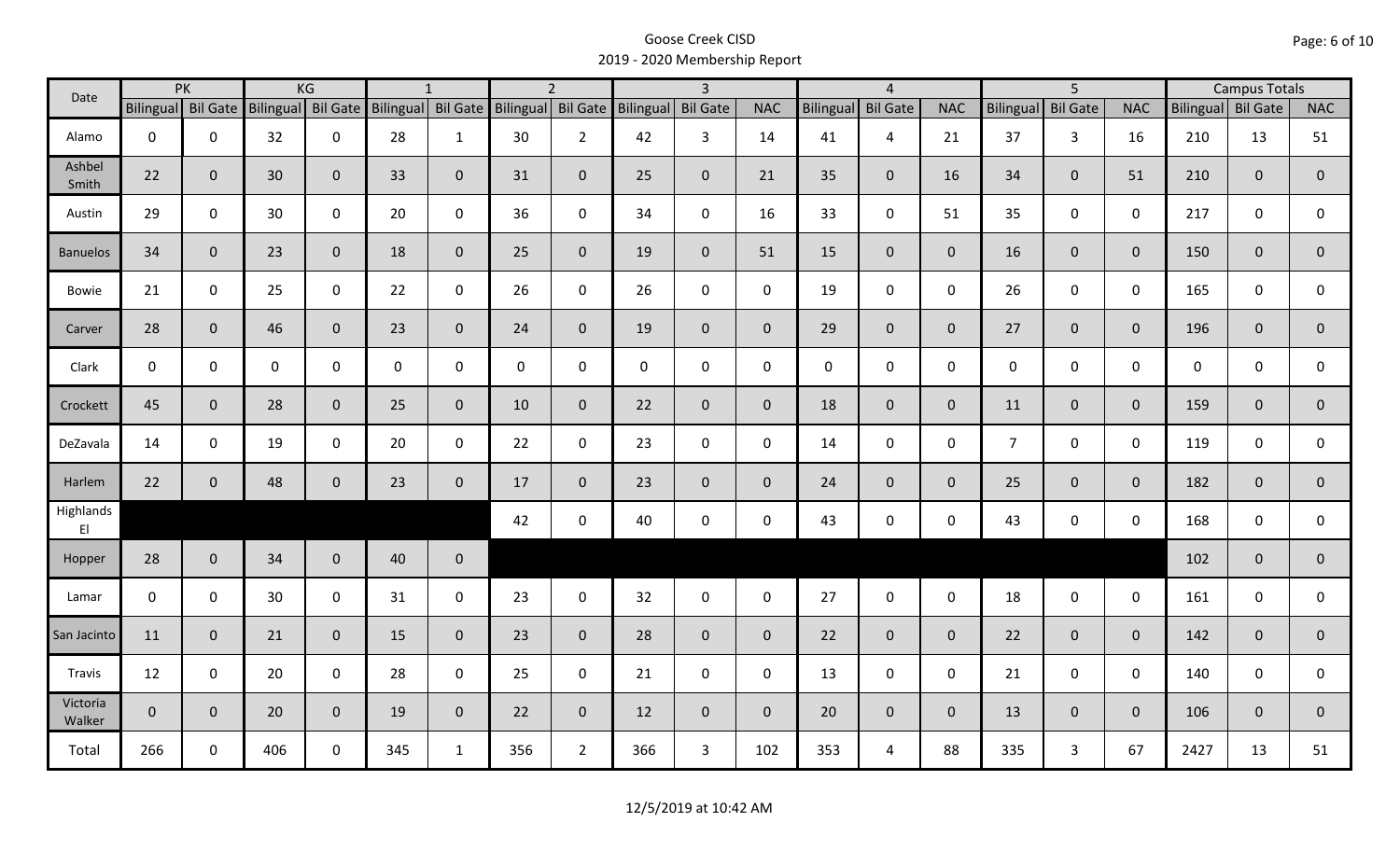| Date                |                | PK              |                     | KG              |                | $\overline{1}$  |                | $\overline{2}$  |                | $\overline{3}$  |                | $\overline{4}$  |                | $\overline{5}$  |             | <b>Campus Totals</b> |
|---------------------|----------------|-----------------|---------------------|-----------------|----------------|-----------------|----------------|-----------------|----------------|-----------------|----------------|-----------------|----------------|-----------------|-------------|----------------------|
|                     | <b>GATE</b>    | <b>Bil GATE</b> | <b>GATE</b>         | <b>Bil GATE</b> | <b>GATE</b>    | <b>Bil GATE</b> | <b>GATE</b>    | <b>Bil GATE</b> | <b>GATE</b>    | <b>Bil GATE</b> | <b>GATE</b>    | <b>Bil GATE</b> | <b>GATE</b>    | <b>Bil GATE</b> | <b>GATE</b> | <b>Bil GATE</b>      |
| Alamo               | $\mathbf{0}$   | $\mathbf 0$     | $\mathbf 0$         | $\mathbf 0$     | $\overline{7}$ | $\mathbf{1}$    | 9              | $\overline{2}$  | 14             | 3               | 12             | $\overline{4}$  | 12             | $\mathbf{3}$    | 54          | 13                   |
| <b>Ashbel Smith</b> | $\mathbf{0}$   | $\overline{0}$  | $\mathbf 0$         | $\overline{0}$  | 10             | $\mathbf 0$     | $\overline{4}$ | $\mathbf{1}$    | 6              | $\overline{2}$  | $\overline{4}$ | $\mathbf{3}$    | $\overline{4}$ | $\mathbf{0}$    | 28          | $\boldsymbol{6}$     |
| Austin              | $\mathbf 0$    | $\mathbf 0$     | $\mathbf 0$         | $\mathbf 0$     | 11             | $\mathbf{3}$    | 11             | 6               | 27             | $\mathbf{3}$    | 17             | 0               | 22             | $\mathbf 0$     | 88          | 12                   |
| <b>Banuelos</b>     | $\overline{0}$ | $\mathbf{0}$    | $\mathbf 0$         | $\overline{0}$  | 14             | $\mathbf{0}$    | $\overline{7}$ | $\overline{4}$  | 17             | $\mathbf{1}$    | 21             | 5               | 22             | $\overline{0}$  | 81          | 10                   |
| Bowie               | $\mathbf 0$    | $\mathbf 0$     | $\mathsf{O}\xspace$ | $\mathbf 0$     | $2^{\circ}$    | $\mathbf 0$     | $\mathbf{3}$   | $\mathbf 0$     | 9              | $2^{\circ}$     | 10             | 0               | 6              | $\mathbf 0$     | 30          | $\overline{2}$       |
| Carver              | $\overline{0}$ | $\mathbf 0$     | $\mathbf 0$         | $\overline{0}$  | $\mathbf{1}$   | $\mathbf 0$     | $\mathbf{1}$   | $\mathbf{1}$    | 5 <sub>1</sub> | $\overline{2}$  | $\overline{3}$ | $\mathbf{1}$    | $8\phantom{1}$ | $\mathbf{0}$    | 18          | $\overline{4}$       |
| Clark               | $\mathbf 0$    | $\mathbf 0$     | $\pmb{0}$           | 0               | 9              | $\mathbf 0$     | 12             | $\mathbf 0$     | 14             | $\mathbf 0$     | 17             | $\mathbf 0$     | 16             | $\mathbf 0$     | 68          | $\mathbf 0$          |
| Crockett            | $\overline{0}$ | $\mathbf{0}$    | $\mathbf 0$         | $\overline{0}$  | $\mathbf{3}$   | $\overline{3}$  | $\overline{3}$ | $\overline{4}$  | 7 <sup>7</sup> | $\mathbf{1}$    | 19             | $\mathbf{1}$    | 12             | $\mathbf 0$     | 44          | $9\,$                |
| DeZavala            | $\mathbf 0$    | $\mathbf 0$     | $\mathbf 0$         | $\mathbf 0$     | 4              | $\mathbf{1}$    | 3              | $\mathbf{1}$    | 10             | $\mathbf 0$     | 10             | $\mathbf{1}$    | $\overline{7}$ | $\mathbf 0$     | 34          | 3                    |
| Harlem              | $\overline{0}$ | $\overline{0}$  | $\mathbf 0$         | $\mathbf{0}$    | $\overline{2}$ | $\overline{0}$  | $\overline{7}$ | $\overline{3}$  | 10             | $\mathbf{1}$    | 11             | $\mathbf{0}$    | 15             | $\mathbf 0$     | 45          | $\overline{4}$       |
| Highlands El        |                |                 |                     |                 |                |                 | 11             | $\mathbf 0$     | 12             | $\mathbf{1}$    | 14             | $\mathbf{1}$    | 19             | $\mathbf 0$     | 56          | $\overline{2}$       |
| Hopper              | $\overline{0}$ | $\overline{0}$  | $\mathbf 0$         | $\overline{0}$  | 12             | $\mathbf{1}$    |                |                 |                |                 |                |                 |                |                 | 12          | $\mathbf{1}$         |
| Lamar               | $\mathbf 0$    | $\mathbf 0$     | $\mathbf 0$         | $\mathbf 0$     | $\overline{4}$ | $\mathbf{1}$    | 3              | 5               | 5              | $\overline{2}$  | $\overline{4}$ | $\mathbf{1}$    | 9              | $\mathbf 0$     | 25          | 9                    |
| San Jacinto         | $\mathbf 0$    | $\overline{0}$  | $\mathbf 0$         | $\mathbf 0$     | $\overline{2}$ | $\overline{2}$  | $\overline{4}$ | $\overline{3}$  | $\overline{2}$ | $\mathbf{1}$    | $\mathbf{1}$   | $\mathbf{1}$    | 6              | $\mathbf 0$     | 15          | $\overline{7}$       |
| Travis              | $\mathbf 0$    | $\mathbf 0$     | $\mathsf 0$         | $\mathbf 0$     | $\mathbf{1}$   | $\mathbf 0$     | 8              | $\mathbf{1}$    | 11             | $\mathbf{3}$    | 16             | $\mathbf{1}$    | 10             | $\mathbf{1}$    | 46          | 6                    |
| Victoria<br>Walker  | $\overline{0}$ | $\mathbf 0$     | $\mathbf 0$         | $\mathbf{0}$    | 9              | $\overline{3}$  | 15             | $\mathbf{0}$    | 17             | $\overline{2}$  | 18             | $\mathbf 0$     | 20             | $\overline{0}$  | 79          | 5                    |
| Total               | $\mathbf 0$    | $\mathbf 0$     | $\mathsf{O}$        | $\mathbf 0$     | 91             | 15              | 101            | 31              | 166            | 24              | 177            | 19              | 188            | 4               | 723         | 93                   |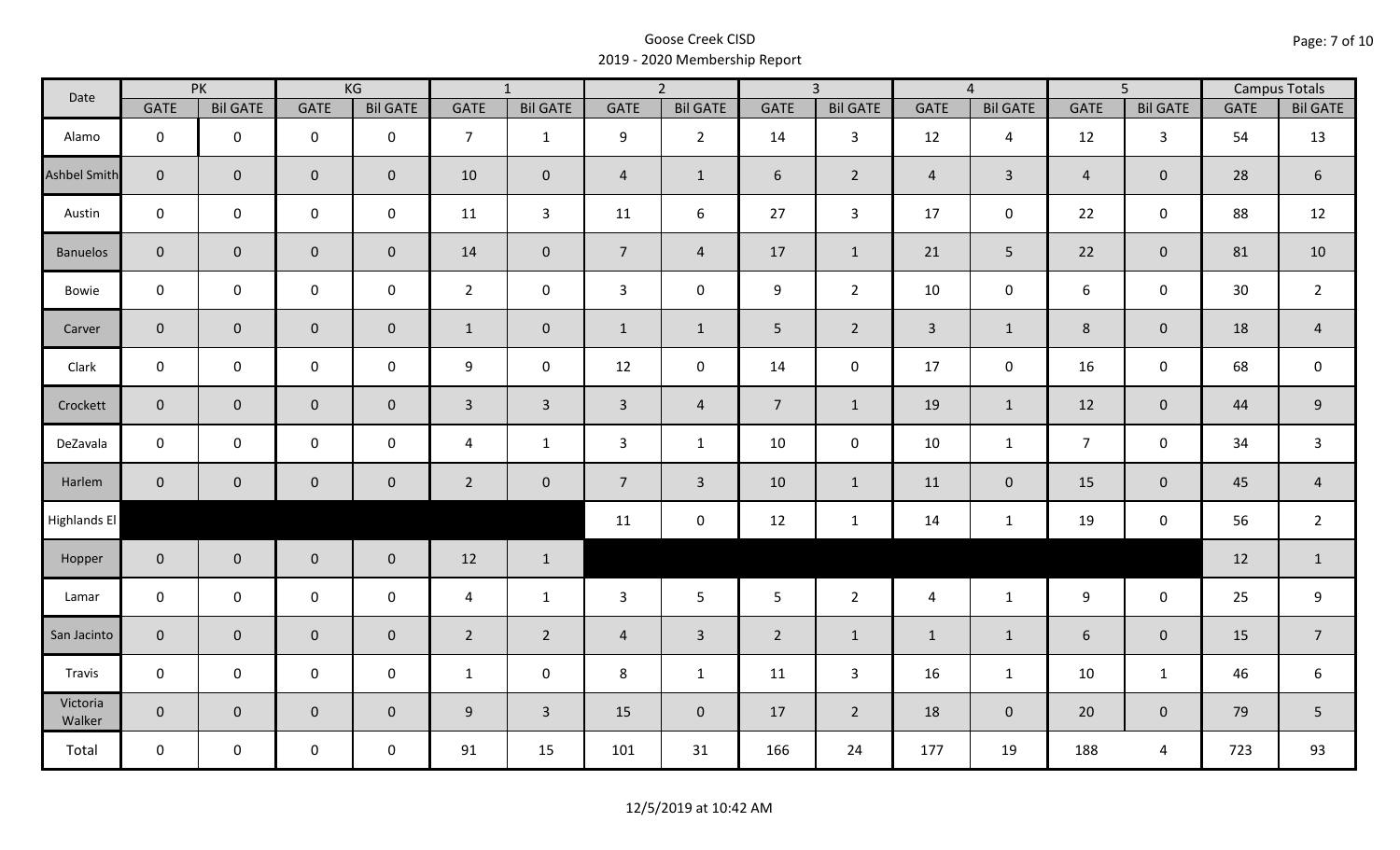|                     | Speech Only      | Inclusion        | Resource <21%  | Resource<br>21-50% | Self-Cont<br>50-60% | Self-Cont<br>$>60\%$ | <b>EC SpEd Program</b> | Homebound      |
|---------------------|------------------|------------------|----------------|--------------------|---------------------|----------------------|------------------------|----------------|
|                     | $\mathbf 0$      | 40               | 41             | 42                 | 43                  | 44                   | 45                     | $\mathbf{1}$   |
| Alamo               | 17               | 10               | 22             | $\overline{2}$     | $\mathbf 0$         | 18                   | $\mathbf 0$            | $\mathbf{0}$   |
| Ashbel Smith        | 23               | 9                | 10             | $\boldsymbol{9}$   | $\pmb{0}$           | 19                   | 21                     | 0              |
| Austin              | 26               | 11               | 38             | $\overline{3}$     | $\mathbf 0$         | $\boldsymbol{9}$     | $\mathbf 0$            | $\overline{0}$ |
| <b>Banuelos</b>     | 32               | $\overline{4}$   | 28             | $\boldsymbol{9}$   | $\pmb{0}$           | $\overline{a}$       | 13                     | 0              |
| Bowie               | 25               | $\overline{7}$   | 33             | $\overline{3}$     | $\mathbf{1}$        | 16                   | 10                     | $\mathbf 0$    |
| Carver              | 24               | $\boldsymbol{6}$ | 15             | $\,8\,$            | $\mathsf{3}$        | 15                   | 10                     | $\mathbf{1}$   |
| Clark               | 21               | 11               | 19             | $6\phantom{1}$     | $\mathbf 0$         | 27                   | $\overline{9}$         | $1\,$          |
| Crockett            | 30               | 27               | 9              | $\overline{2}$     | $\mathbf{1}$        | $\,8\,$              | $\overline{2}$         | 0              |
| DeZavala            | 27               | 17               | 12             | $\boldsymbol{6}$   | $\pmb{0}$           | $\pmb{0}$            | $\pmb{0}$              | $\mathbf 0$    |
| Harlem              | 19               | $\overline{4}$   | 41             | $\mathbf{1}$       | $\pmb{0}$           | 14                   | 8                      | 0              |
| <b>Highlands El</b> | 17               | 18               | 24             | 12                 | $\pmb{0}$           | 12                   | $\pmb{0}$              | $\mathbf 0$    |
| Hopper              | 25               | 6                | $\overline{4}$ | $\overline{2}$     | $\pmb{0}$           | $\overline{7}$       | 8                      | 0              |
| Lamar               | 14               | $\overline{7}$   | 20             | $\overline{3}$     | $\overline{2}$      | 14                   | $\mathbf 0$            | $\overline{0}$ |
| San Jacinto         | 15               | $\mathbf{3}$     | 25             | $\overline{2}$     | $\pmb{0}$           | $\pmb{0}$            | $\pmb{0}$              | 0              |
| Travis              | 28               | $6\,$            | 26             | $\overline{7}$     | $\pmb{0}$           | $\,8\,$              | $\overline{4}$         | $\mathbf 0$    |
| Victoria Walker     | 64               | 5                | 19             | $\boldsymbol{6}$   | $\mathbf{1}$        | 24                   | $\pmb{0}$              | 0              |
| <b>BJS</b>          | $\overline{3}$   | 64               | 19             | 17                 | 22                  | $\overline{3}$       | $\pmb{0}$              | $\mathbf{1}$   |
| CBJ                 | $\boldsymbol{6}$ | 62               | 21             | 18                 | 18                  | 24                   | $\pmb{0}$              | 0              |
| GJS                 | $\overline{4}$   | 47               | 14             | 18                 | 19                  | 23                   | $\pmb{0}$              | $\mathbf{1}$   |
| HMJ                 | $\overline{4}$   | 51               | 8              | 37                 | 20                  | 13                   | $\mathbf 0$            | 0              |
| <b>HJS</b>          | $\overline{2}$   | 49               | 8              | 15                 | 20                  | 25                   | $\mathbf 0$            | $\overline{2}$ |
| <b>REL</b>          | $\mathbf{1}$     | 106              | 42             | 50                 | $\pmb{4}$           | 48                   | $\pmb{0}$              | $\mathbf{1}$   |
| <b>RSS</b>          | $\overline{4}$   | 84               | 33             | 38                 | $\overline{7}$      | 45                   | $\mathbf 0$            | $\mathbf{0}$   |
| <b>GCM</b>          | $\mathbf{1}$     | 137              | 25             | 48                 | $\overline{2}$      | 23                   | $\pmb{0}$              | $\mathbf{1}$   |
| Impact              | $\mathbf{1}$     | $\overline{3}$   | $\mathbf{1}$   | $\mathbf 0$        | $\pmb{0}$           | $\pmb{0}$            | $\pmb{0}$              | $\mathbf 0$    |
| <b>Stuart CTHS</b>  | $\mathsf 0$      | 27               | $\pmb{0}$      | $\pmb{0}$          | $\pmb{0}$           | $\pmb{0}$            | $\pmb{0}$              | 0              |
| PHC                 | $\mathbf 0$      | 8                | $\mathbf{1}$   | $\mathbf 0$        | $\mathbf 0$         | $\mathbf 0$          | $\mathbf 0$            | $\mathbf 0$    |
| Point               | $\mathsf 0$      | $\pmb{0}$        | $\pmb{0}$      | $\pmb{0}$          | $\pmb{0}$           | $\mathbf 0$          | $\pmb{0}$              | 0              |
| Elementary          | 407              | 151              | 345            | 81                 | $\,8\,$             | 195                  | 85                     | $\overline{2}$ |
| Secondary           | 26               | 638              | 172            | 241                | 112                 | 204                  | $\pmb{0}$              | 6              |
| <b>District</b>     | 433              | 789              | 517            | 322                | 120                 | 399                  | 85                     | $\bf 8$        |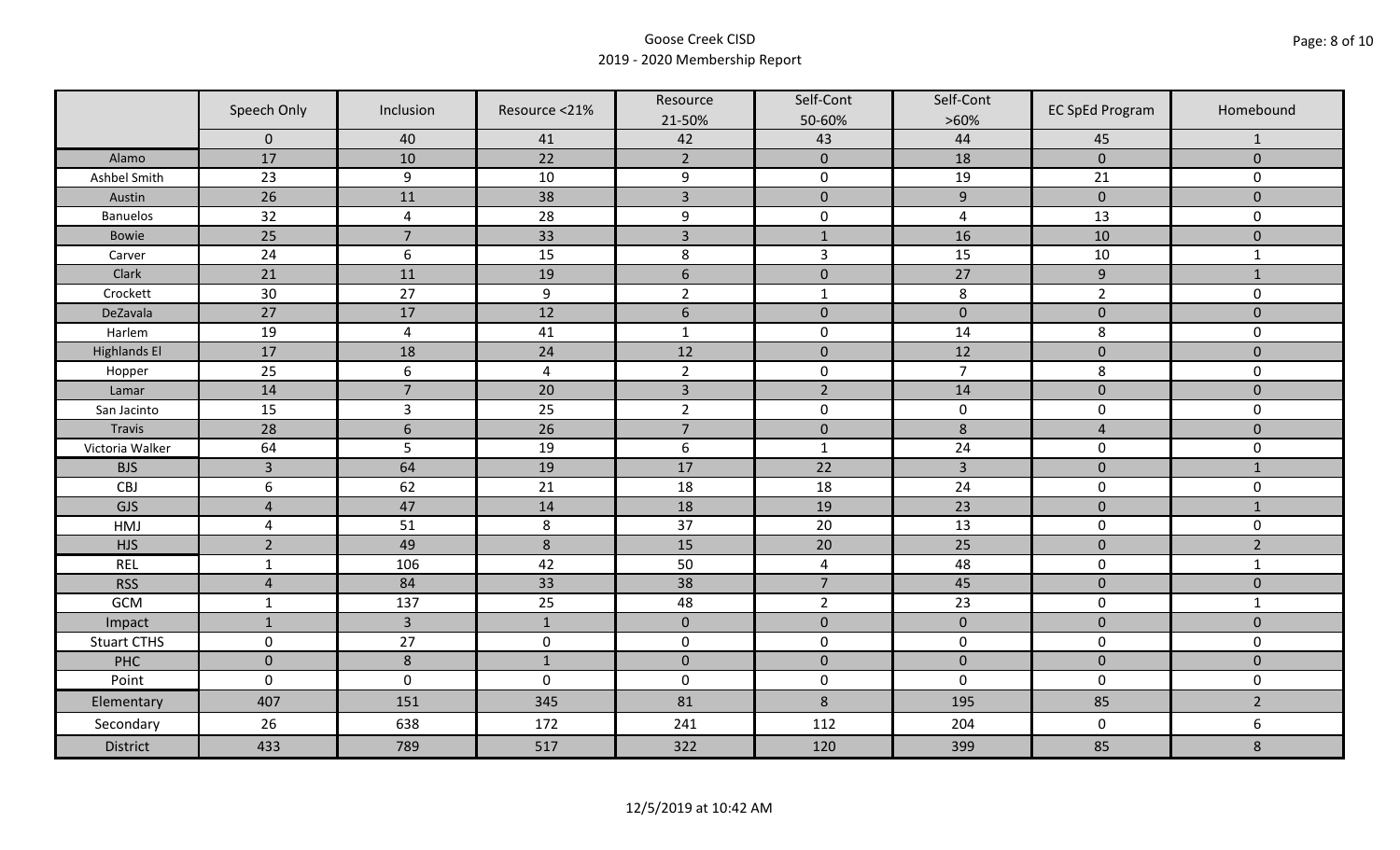|                     | At-Risk | SpEd | GT           | <b>LEP</b>     | Migrant             | Econ Dis | Dyslexia       | 504  |
|---------------------|---------|------|--------------|----------------|---------------------|----------|----------------|------|
| Alamo               | 521     | 70   | 67           | 257            | $\overline{2}$      | 584      | 21             | 42   |
| Ashbel Smith        | 497     | 91   | 34           | 257            | $\overline{4}$      | 595      | 12             | 21   |
| Austin              | 444     | 87   | 100          | 254            | 9                   | 457      | 18             | 45   |
| <b>Banuelos</b>     | 487     | 90   | 91           | 189            | $\overline{2}$      | 545      | 17             | 41   |
| Bowie               | 527     | 99   | 32           | 186            | $\overline{4}$      | 633      | 19             | 46   |
| Carver              | 454     | 84   | 22           | 208            | 9                   | 643      | 14             | 30   |
| Clark               | 342     | 96   | 68           | 48             | $\mathbf{1}$        | 381      | 27             | 57   |
| Crockett            | 393     | 81   | 53           | 197            | $\overline{7}$      | 456      | 28             | 49   |
| DeZavala            | 435     | 66   | 37           | 155            | $\overline{2}$      | 533      | 15             | 40   |
| Harlem              | 443     | 87   | 49           | 195            | 5 <sub>1</sub>      | 611      | 16             | 41   |
| <b>Highlands El</b> | 340     | 84   | 58           | 197            | $\mathbf 0$         | 605      | 41             | 95   |
| Hopper              | 310     | 53   | 13           | 129            | $\mathbf 0$         | 360      | $\mathbf{3}$   | 26   |
| Lamar               | 539     | 60   | 34           | 194            | $\overline{7}$      | 584      | 32             | 45   |
| San Jacinto         | 325     | 45   | 22           | 168            | $\mathbf{1}$        | 361      | 16             | 27   |
| Travis              | 534     | 79   | 52           | 181            | $\mathsf{O}\xspace$ | 621      | 27             | 51   |
| Victoria Walker     | 436     | 120  | 84           | 170            | $\overline{4}$      | 413      | 27             | 50   |
| <b>BJS</b>          | 449     | 133  | 68           | 157            | $5\phantom{.}$      | 772      | 56             | 94   |
| CBJ                 | 582     | 150  | 113          | 162            | $6\phantom{a}$      | 793      | 51             | 121  |
| GJS                 | 515     | 129  | 148          | 112            | 12                  | 651      | 67             | 134  |
| HMJ                 | 572     | 134  | 57           | 212            | 10                  | 859      | 64             | 100  |
| <b>HJS</b>          | 528     | 125  | 133          | 142            | 6                   | 728      | 59             | 125  |
| <b>REL</b>          | 756     | 266  | 96           | 221            | 17                  | 1383     | 84             | 155  |
| <b>RSS</b>          | 750     | 217  | 204          | 208            | 11                  | 1264     | 110            | 229  |
| <b>GCM</b>          | 1048    | 246  | 186          | 166            | 12                  | 1210     | 87             | 200  |
| Impact              | 94      | 5    | 76           | 7 <sup>7</sup> | $\mathbf{3}$        | 245      | 6              | 19   |
| <b>Stuart CTHS</b>  | 114     | 27   | 11           | 27             | $\overline{3}$      | 165      | 23             | 36   |
| PHC                 | 114     | 9    | 5            | 13             | $\mathbf{3}$        | 99       | $\overline{7}$ | 18   |
| Point               | 53      | 5    | $\mathbf{1}$ | $\overline{4}$ | $\mathbf 0$         | 41       | $\overline{4}$ | 12   |
| Elementary          | 7027    | 1292 | 816          | 2985           | 57                  | 8382     | 333            | 706  |
| Secondary           | 5575    | 1446 | 1098         | 1431           | 88                  | 8210     | 618            | 1243 |
| District            | 12602   | 2738 | 1914         | 4416           | 145                 | 16592    | 951            | 1949 |